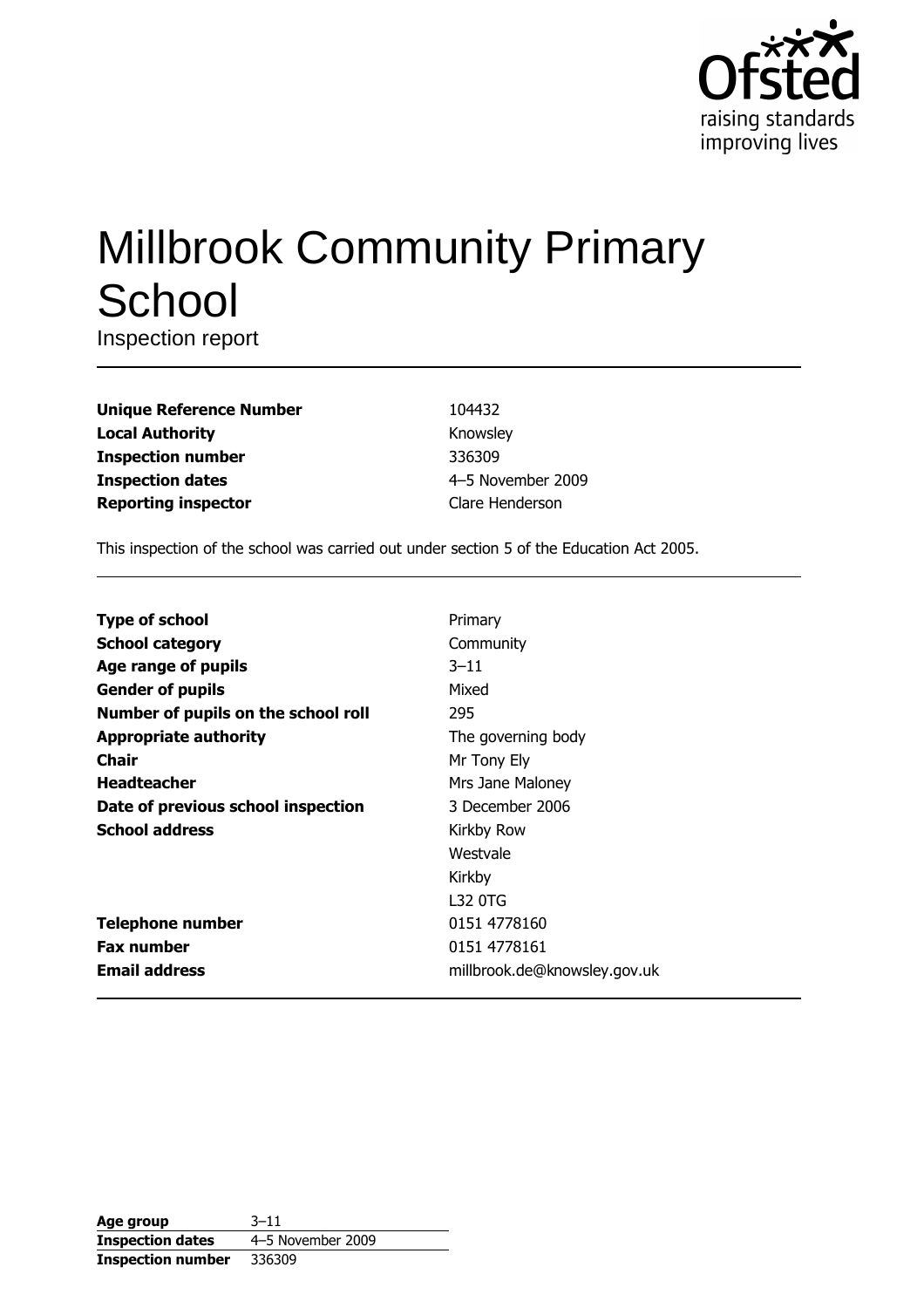The Office for Standards in Education, Children's Services and Skills (Ofsted) regulates and inspects to achieve excellence in the care of children and young people, and in education and skills for learners of all ages. It regulates and inspects childcare and children's social care, and inspects the Children and Family Court Advisory Support Service (Cafcass), schools, colleges, initial teacher training, work-based learning and skills training, adult and community learning, and education and training in prisons and other secure establishments. It rates council children's services, and inspects services for looked after children, safequarding and child protection.

Further copies of this report are obtainable from the school. Under the Education Act 2005, the school must provide a copy of this report free of charge to certain categories of people. A charge not exceeding the full cost of reproduction may be made for any other copies supplied.

If you would like a copy of this document in a different format, such as large print or Braille, please telephone 08456 404045, or email enquiries@ofsted.gov.uk.

You may copy all or parts of this document for non-commercial educational purposes, as long as you give details of the source and date of publication and do not alter the documentation in any way.

Royal Exchange Buildings St Ann's Square Manchester M2 7LA T: 08456 404045 Textphone: 0161 618 8524 E: enquiries@ofsted.gov.uk W: www.ofsted.gov.uk © Crown copyright 2009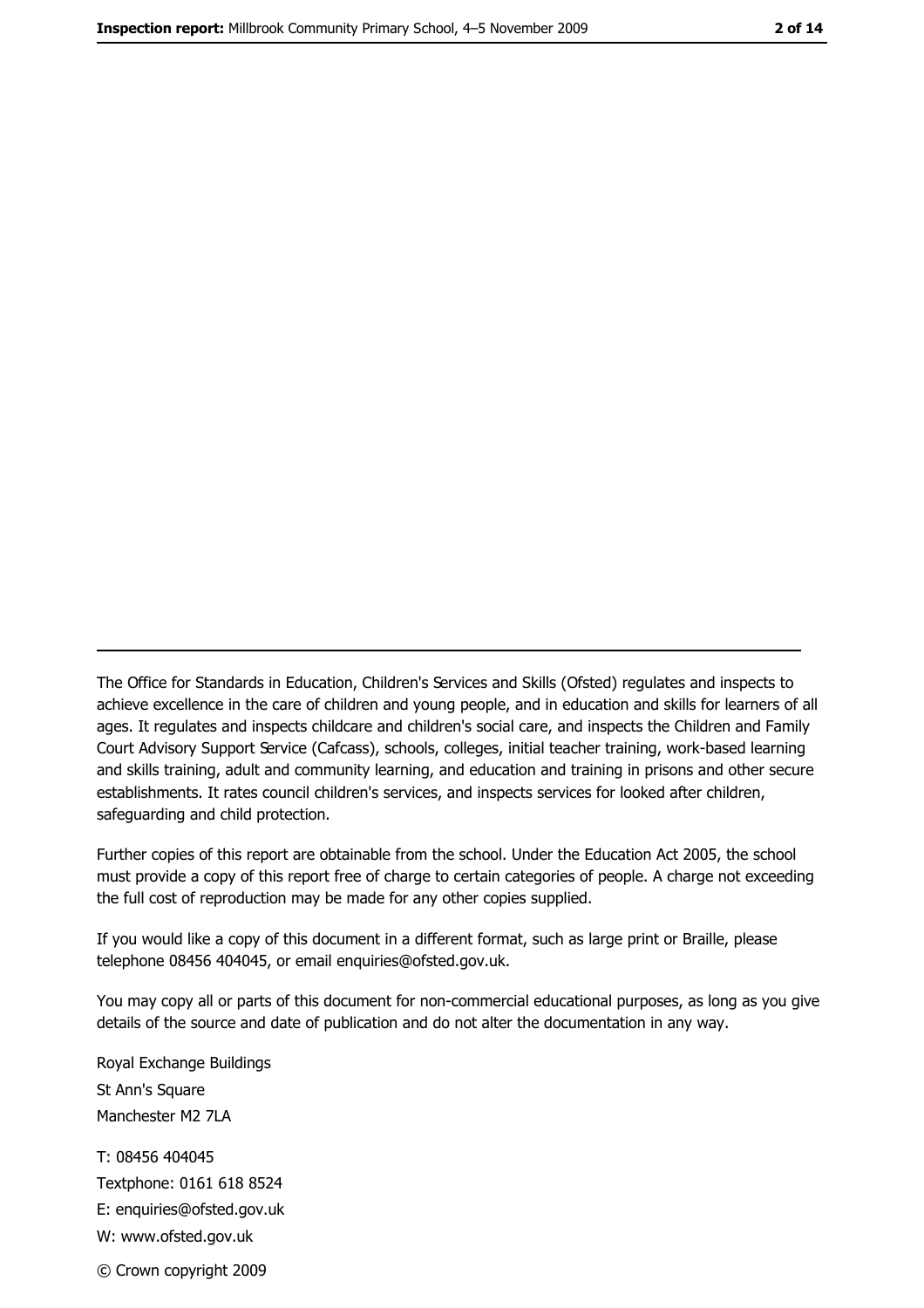# **Introduction**

This inspection was carried out by three additional inspectors. The inspectors visited 15 lessons and held meetings with governors, staff, parents and groups of pupils. The inspectors observed the school's work and looked at a range of evidence including material on pupils' progress, safeguarding, the curriculum, and 123 questionnaires completed by parents and others from pupils and staff.

The inspection team reviewed many aspects of the school's work. It looked in detail at the following:

- the attainment, progress and learning for all groups of pupils in English,  $\blacksquare$ mathematics and science
- the quality of teaching and assessment in ensuring all pupils achieve their potential  $\blacksquare$
- the effectiveness of the curriculum in enabling pupils to extend their writing skills in  $\blacksquare$ all the subjects they study
- the effectiveness of community cohesion and pupils' understanding and experiences  $\blacksquare$ of living in a multicultural Britain
- the effectiveness of leaders and managers in bringing about sustained  $\blacksquare$ improvements in pupils' learning.

# **Information about the school**

This school is above average in size. The proportion of pupils eligible for free school meals is above average. Most pupils are of White British heritage. A few are from minority ethnic groups. The proportion of pupils identified with special educational needs and/or disabilities or as more vulnerable is above average. The Early Years Foundation Stage consists of a morning and afternoon class for Nursery-age children, one Reception and one combined Reception/Year 1 class. The school has gained the Healthy Schools and Active Mark awards. On site, there is a pre- and after-school club which is subject to a separate inspection.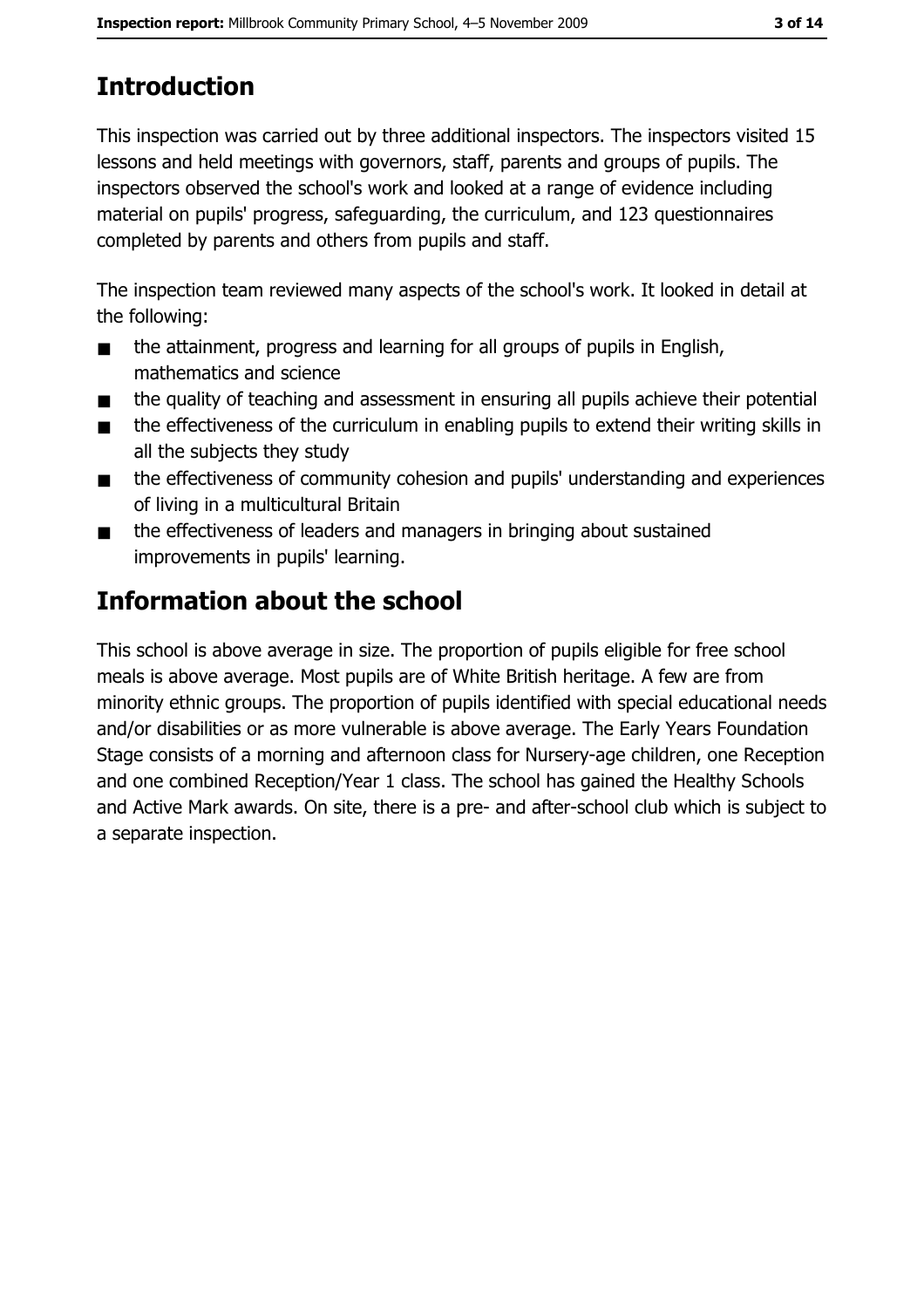# **Inspection judgements**

## Overall effectiveness: how good is the school?

#### The school's capacity for sustained improvement

## **Main findings**

Millbrook is a good and improving school, which has made considerable progress since the last inspection in raising pupils' achievement. Instrumental in its success is the rigorous self-evaluation and review of pupils' learning which leaders and governors undertake. Similarly, a clear understanding of the school's strengths and areas for development and well planned staff training aid improvement effectively. Actions raised in the school improvement plan are linked clearly to their intended impact on pupils' academic achievement, personal development and well-being. This demonstrates well the good capacity that the school has to improve further.

Children in the Early Years Foundation Stage get off to a good start. This is because good quality provision and effective leadership and management enable them to learn well in a happy, safe and secure learning environment. In Key Stages 1 and 2, good quality teaching, care, support and guidance ensure that pupils' rate of learning and progress is good. As a result, the standards attained by pupils in Year 6 are just above average. Pupils achieve well because rigorous tracking enables staff to identify any pupil whose progress slows and quickly to plug the gap with individual support. Pupils' current work and the school's own data show that rates of progress are good across the school, including for the pupils with special educational needs and/or disabilities and the more vulnerable.

The curriculum is enriched with exciting features such as opportunities for pupils to excel in sport and music. However, pupils do not have enough opportunities to extend their writing skills in all the subjects they study. The focus the school gives to promoting pupils' overall personal development and awareness of their place in the local community is good, although their experiences of wider national and global cultures and communities are limited.

## What does the school need to do to improve further?

- Develop the effectiveness of the curriculum by:  $\blacksquare$ 
	- providing pupils with more opportunities to extend their writing skills in all subjects they study
- Extend community cohesion practices by:  $\blacksquare$ 
	- reviewing and developing pupils' experiences of different religions, cultures and communities both nationally and internationally.

#### **Outcomes for individuals and groups of pupils**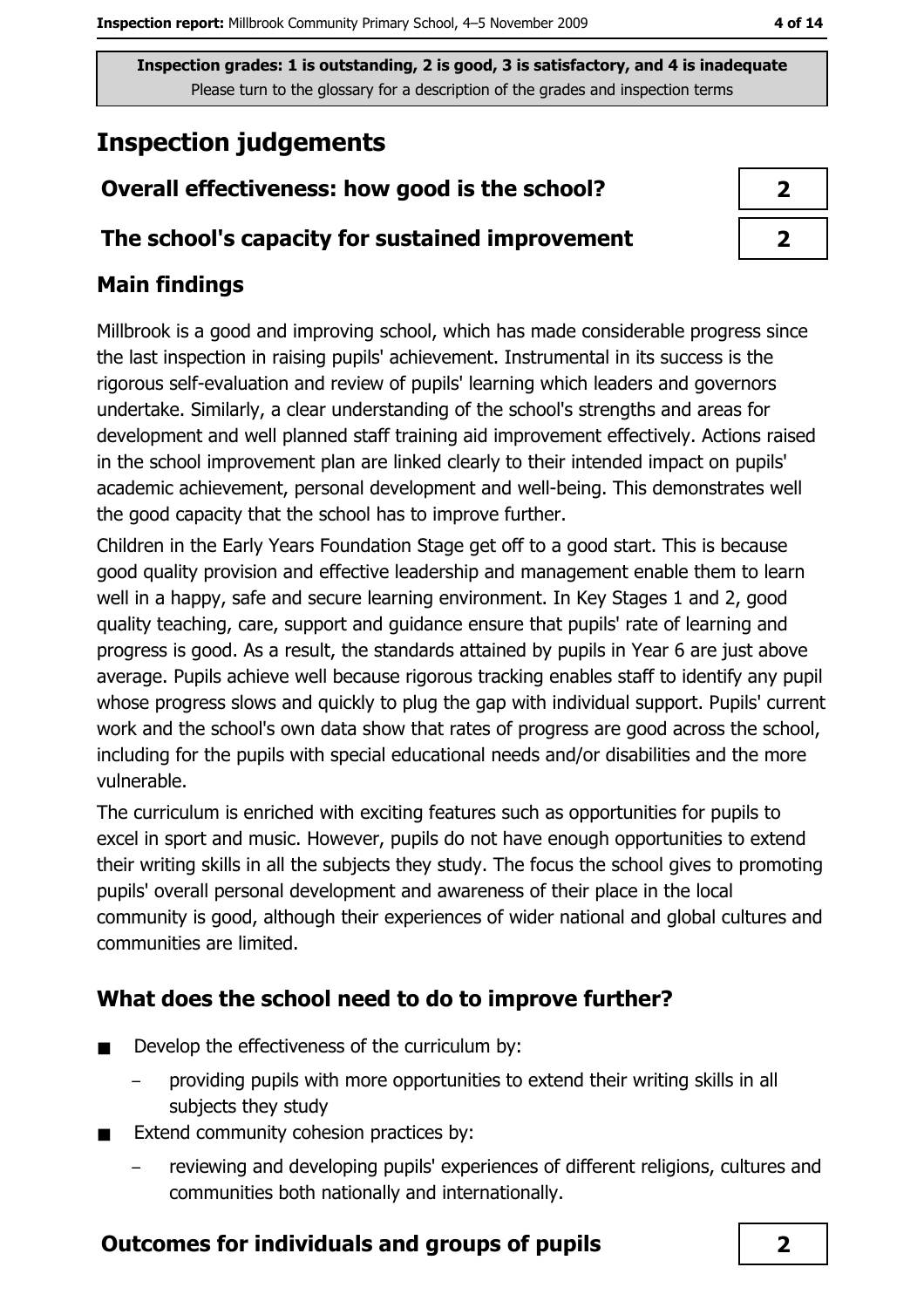Pupils enjoy their lessons and work hard, responding enthusiastically to the learning challenges they are set. They also learn well because teachers guide them skillfully through an exciting curriculum that engages their interest. Children enter the Early Years Foundation Stage with skills below age-related expectations and make good progress to reach standards just above average in English, mathematics and science by the end of Year 6. Good transition arrangements from Reception to Year 1 ensure pupils continue to learn through play and progress well in Key Stage 1. This was evident when Year 1 pupils, as time detectives, investigated time based problems in the indoor and outdoor environments. Although standards have risen consistently in Key Stage 1 and Key Stage 2 since the last inspection, outcomes in writing are not as high as in reading. This is because pupils do not have enough opportunities, within the other subjects they study, to extend their writing skills. Gaps between the attainment of boys and girls have been narrowed because of the close focus the school gives to ensuring learning meets pupils' individual interests and abilities.

Pupils enjoy school and attendance is broadly average and improving. Behaviour is good. Pupils are considerate and helpful and display a good level of maturity. They feel safe in school. They say, 'We know that teachers will always help us if there is a problem'. They have a good understanding of how to keep healthy and they value the broad range of sporting and exercise opportunities available to them. The school council is effective and helps to support the good links the school has with the local community. The good progress pupils make in basic skills, as well as the roles and responsibilities they have in school, helps them to prepare well for the next stage of their education. Pupils' spiritual, moral, social and cultural development is good overall. They show respect for the needs and interests of others and recognise the difference between right and wrong. Pupils' knowledge of other cultures is satisfactory as they have only limited experiences of working, playing alongside and discovering more about children who are different from those represented in the local community.

These are the grades for pupils' outcomes

| Pupils' achievement and the extent to which they enjoy their learning<br>Taking into account:               |                |  |
|-------------------------------------------------------------------------------------------------------------|----------------|--|
| Pupils' attainment <sup>1</sup>                                                                             | 3              |  |
| The quality of pupils' learning and their progress                                                          |                |  |
| The quality of learning for pupils with special educational needs and/or<br>disabilities and their progress | $\overline{2}$ |  |
| The extent to which pupils feel safe                                                                        |                |  |

The grades for attainment and attendance are: 1 is high; 2 is above average; 3 is broadly average; and 4 is low.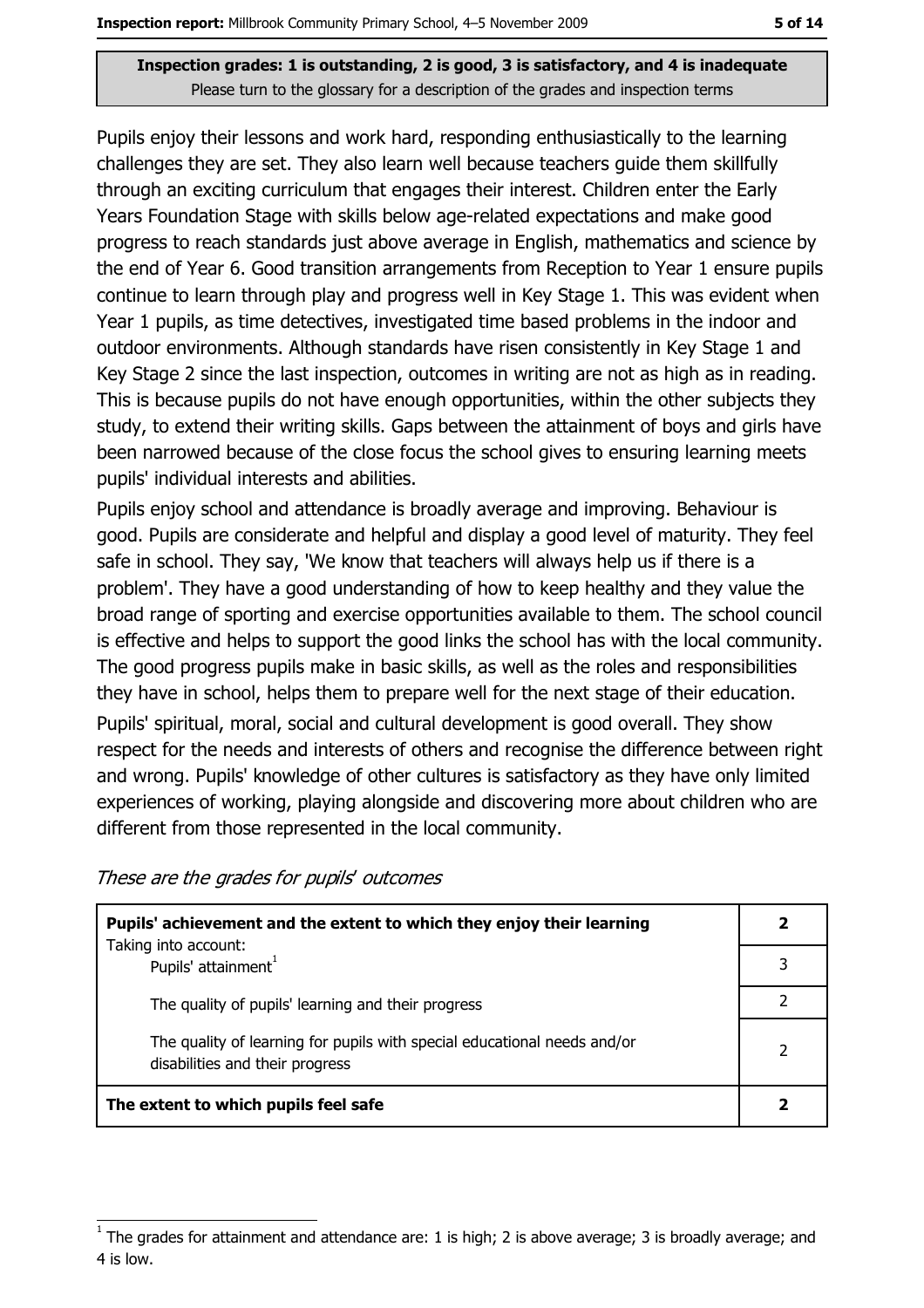| <b>Pupils' behaviour</b>                                                                                                  | 2 |
|---------------------------------------------------------------------------------------------------------------------------|---|
| The extent to which pupils adopt healthy lifestyles                                                                       | 2 |
| The extent to which pupils contribute to the school and wider community                                                   | 2 |
| The extent to which pupils develop workplace and other skills that will<br>contribute to their future economic well-being | 2 |
| Taking into account:<br>Pupils' attendance <sup>1</sup>                                                                   | 3 |
| The extent of pupils' spiritual, moral, social and cultural development                                                   |   |

#### How effective is the provision?

The quality of teaching is good and occasionally outstanding. Teachers have good subject knowledge, plan activities which make learning enjoyable and purposeful, and often challenge pupils through skillful questioning to explain and justify their answers. In one outstanding mathematics lesson, for example, pupils were extremely motivated by the exciting way the teacher presented learning and the process of making pictographs. Pupils were enthused to develop their own ideas, learning was accelerated for all groups of pupils and outstanding progress was made. In many lessons, pupils work in pairs and groups to help each other with their work and to discuss how this could be even better. Pupils with special educational needs and/or disabilities and the more vulnerable receive good support and, as a consequence, make good progress.

Teachers recognise that learning could be even better and are determined to further develop strategies to make good lessons outstanding. Currently, questioning is not always challenging enough, particularly for the more able pupils. Marking and feedback are helpful but occasionally pupils do not receive enough guidance as to how to improve their work further.

The curriculum makes a good contribution to pupils' achievement. It is broad and balanced and is well adapted to meet the needs of pupils with different levels of ability through good provision for literacy, numeracy, and information and communication technology. Pupils' enjoyment is enhanced well by the curriculum. They learn to speak French and have a variety of performance opportunities, visits, visitors and residential trips. However, pupils have limited opportunities to practise and extend their writing skills across all subjects of the curriculum.

Staff know the pupils well and this is seen in the high levels of confidence pupils and their parents and carers have in the levels of care provided. Close work with families carried out by all staff and, in particular the learning mentor, has a positive effect on pupils' attitudes to attending school and, as a result, attendance levels are improving. Similarly, effective links with a range of outside agencies provide well targeted support, particularly for those pupils with special educational needs and/or disabilities and those who are vulnerable to make the best of the opportunities that the school provides.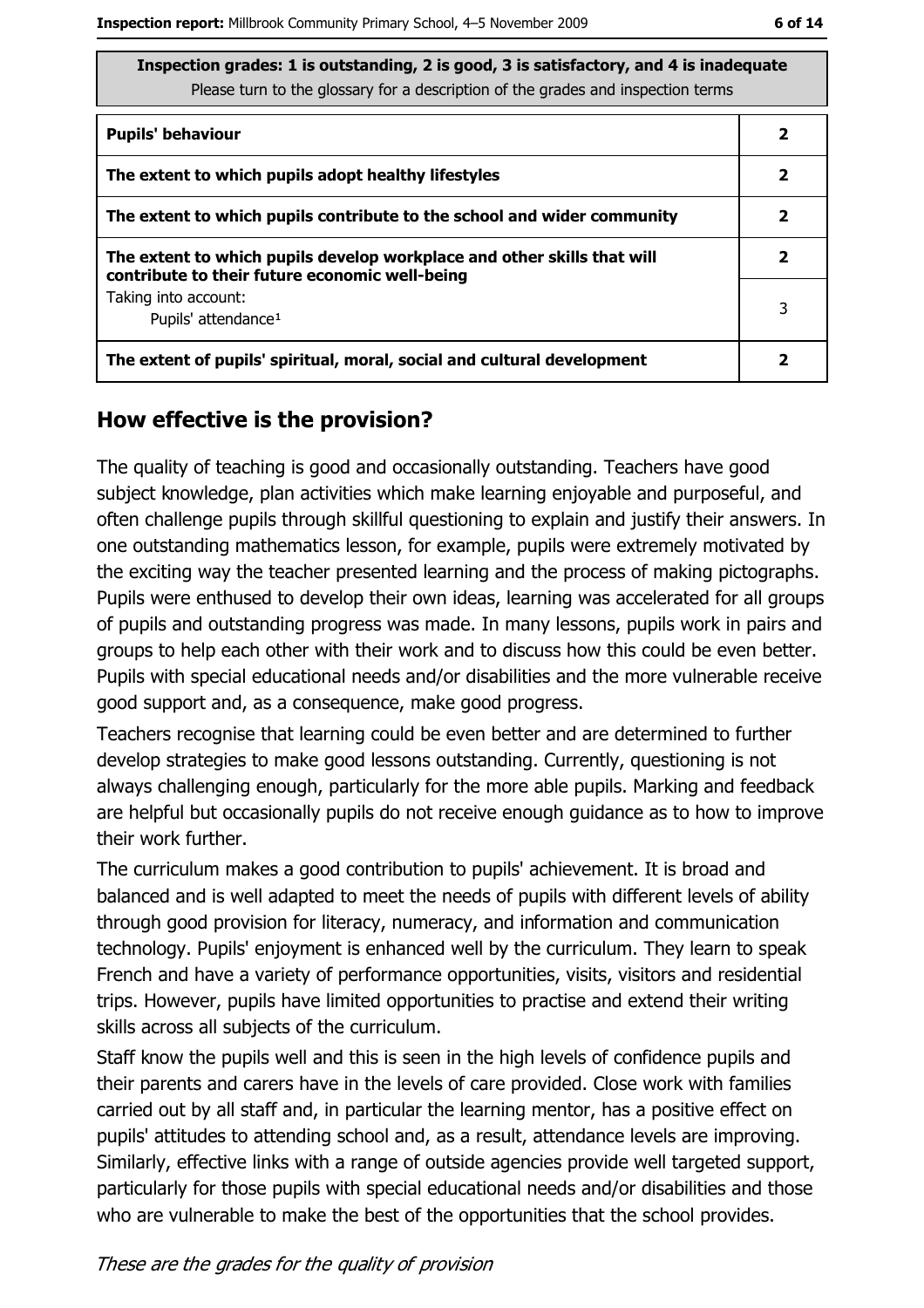| The quality of teaching                                                                                    |  |
|------------------------------------------------------------------------------------------------------------|--|
| Taking into account:<br>The use of assessment to support learning                                          |  |
| The extent to which the curriculum meets pupils' needs, including, where<br>relevant, through partnerships |  |
| The effectiveness of care, guidance and support                                                            |  |

#### How effective are leadership and management?

The highly regarded and effective senior leadership team provides clear and determined leadership for adults and pupils. Their aim, continually to improve provision and outcomes for pupils, is fully shared by all members of staff. As a consequence, standards are improving and the school community has a sense of purpose and confidence. Senior and middle leaders closely monitor and evaluate performance and they implement with energy and determination actions to secure improvement. All pupils are given an equal opportunity to learn and to feel secure. The areas for improvement from the previous inspection have been tackled successfully: teaching is now good overall and all groups of pupils make good progress in their learning. The school uses its budget and other resources efficiently and, as a result, it provides good value for money.

Partnerships with others are good. Parents and carers say how pleased they are with the school and how welcome they are made to feel. The school works hard and continues to develop ways to engage with parents so that they feel that they have an active role to play in their children's education. The school has made a satisfactory start to promoting community cohesion. As a result, pupils' involvement in the local community is good, although this has not yet been extended to widen their experiences of national and global communities.

Child protection procedures and safeguarding guidelines are fully in place and meet national requirements with expertise on the governing body very effectively supporting this. Governors have a detailed knowledge of the school's work and hold it rigorously to account. They are frequently in school and are active supporters of its work.

| The effectiveness of leadership and management in embedding ambition and<br>driving improvement                                                                     | 2             |
|---------------------------------------------------------------------------------------------------------------------------------------------------------------------|---------------|
| Taking into account:<br>The leadership and management of teaching and learning                                                                                      | $\mathcal{P}$ |
| The effectiveness of the governing body in challenging and supporting the<br>school so that weaknesses are tackled decisively and statutory responsibilities<br>met | 2             |
| The effectiveness of the school's engagement with parents and carers                                                                                                | 2             |
| The effectiveness of partnerships in promoting learning and well-being                                                                                              | 2             |

These are the grades for leadership and management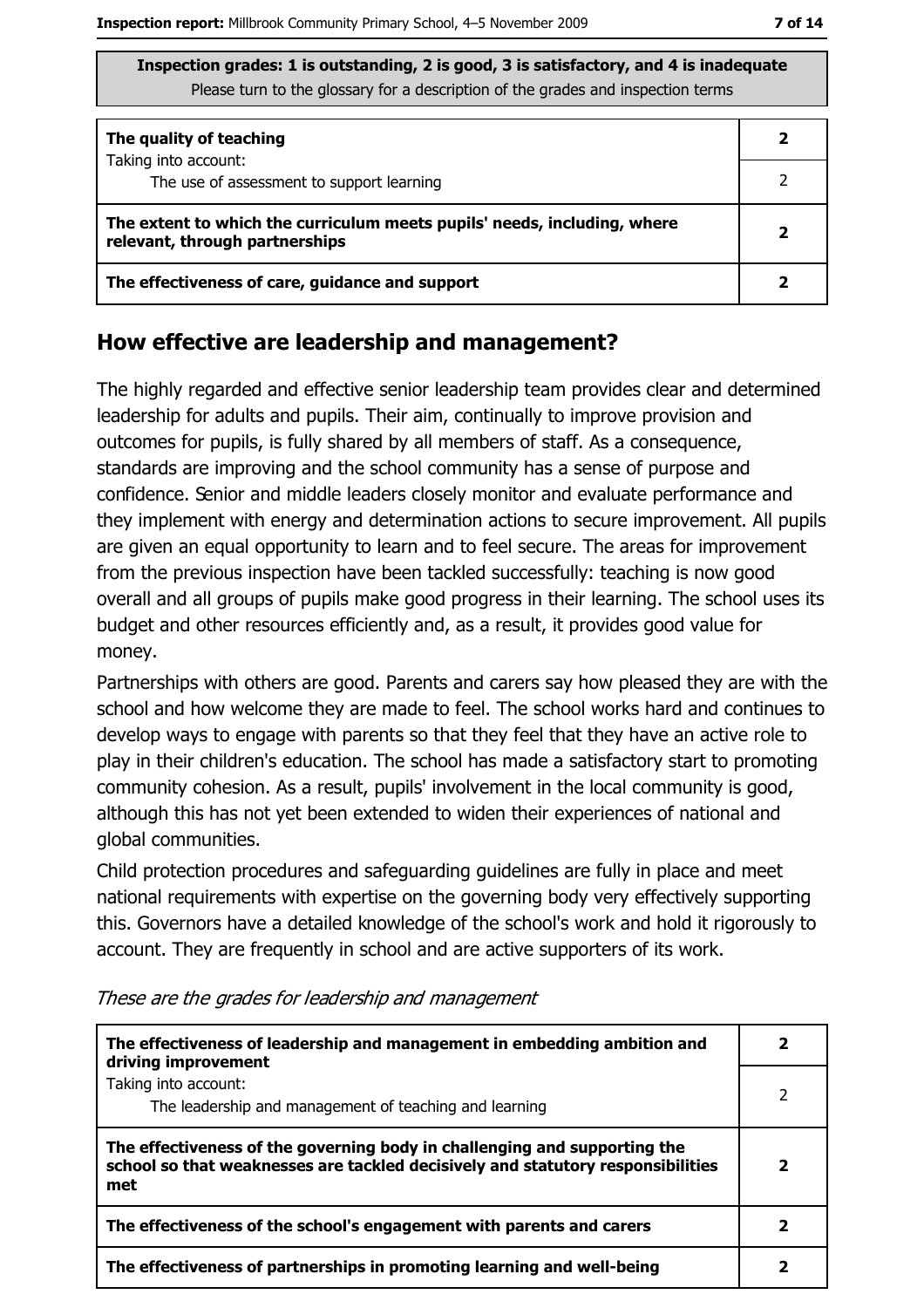| Thispection grades: 1 is outstanding, 2 is good, 3 is satisfactory, and 4 is inadequate<br>Please turn to the glossary for a description of the grades and inspection terms |                         |  |
|-----------------------------------------------------------------------------------------------------------------------------------------------------------------------------|-------------------------|--|
| The effectiveness with which the school promotes equality of opportunity and<br>tackles discrimination                                                                      | 2                       |  |
| The effectiveness of safeguarding procedures                                                                                                                                | $\mathbf{2}$            |  |
| The effectiveness with which the school promotes community cohesion                                                                                                         | 3                       |  |
| The effectiveness with which the school deploys resources to achieve<br>value for money                                                                                     | $\overline{\mathbf{2}}$ |  |

#### **Early Years Foundation Stage**

Provision in the Early Years Foundation Stage is good. It is led and managed well and staff work together as an effective team. When children begin the Nursery, their skills are below those expected at this age, especially in their language and social development. All children make good progress towards the early learning goals and, when they move to Year 1, most children have age-related skills in all the areas of learning. The quality of adult support for learning is good. Well-planned indoor and outdoor learning environments develop children's speaking, listening and social skills particularly well. Activities such as 'Millbrook's Got Talent' extend children's confidence and self-belief as they enthusiastically take the microphone in the Nursery to sing and entertain their friends. However, although the school has plans to improve outdoor provision further in order to provide children more opportunities to develop their physical skills, these are currently limited. There are good links with parents and carers who have a wide range of opportunities to share in the children's experience through, for instance, contributing to learning stories or attending family literacy sessions. Staff pay a high level of attention to ensuring children are safe and all welfare requirements are met. They use assessments well to plan activities and build on prior learning. For example, in Reception, good modelling of language took place using the Three Billy Goats Gruff' story and children were then observed in the outdoor area, building the bridge and chatting with one another as to how they could 'hide from the troll'.

| <b>Overall effectiveness of the Early Years Foundation Stage</b>                             |  |
|----------------------------------------------------------------------------------------------|--|
| Taking into account:<br>Outcomes for children in the Early Years Foundation Stage            |  |
| The quality of provision in the Early Years Foundation Stage                                 |  |
| The effectiveness of leadership and management of the Early Years<br><b>Foundation Stage</b> |  |

These are the grades for the Early Years Foundation Stage

## **Views of parents and carers**

Almost all of the parents and carers who replied to the questionnaire were content with the quality of education and care provided at Millbrook. Comments include: 'The staff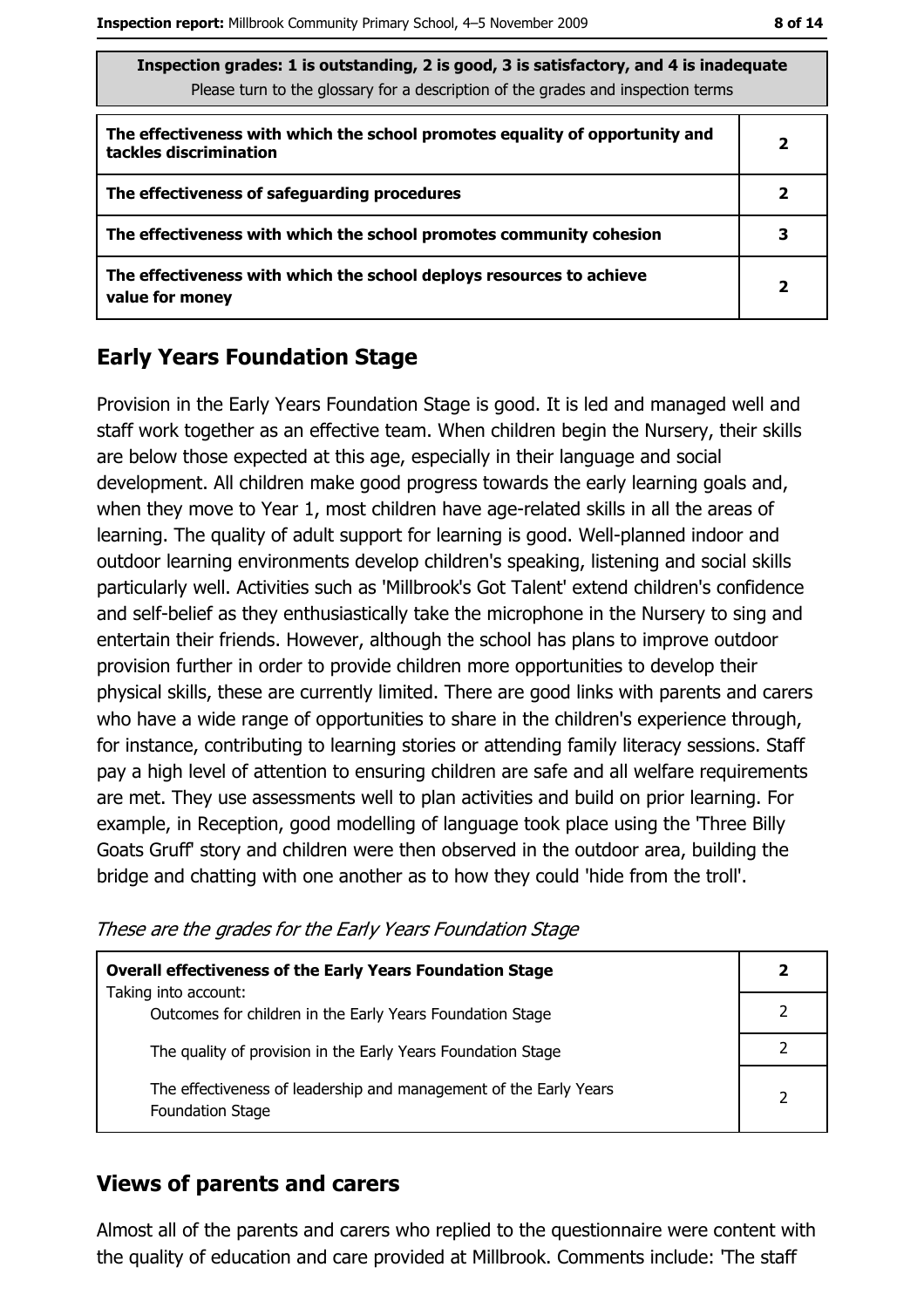are friendly and approachable' and 'I feel happy that any concerns I may have will be dealt with effectively'. The inspectors found no reason to disagree with these views.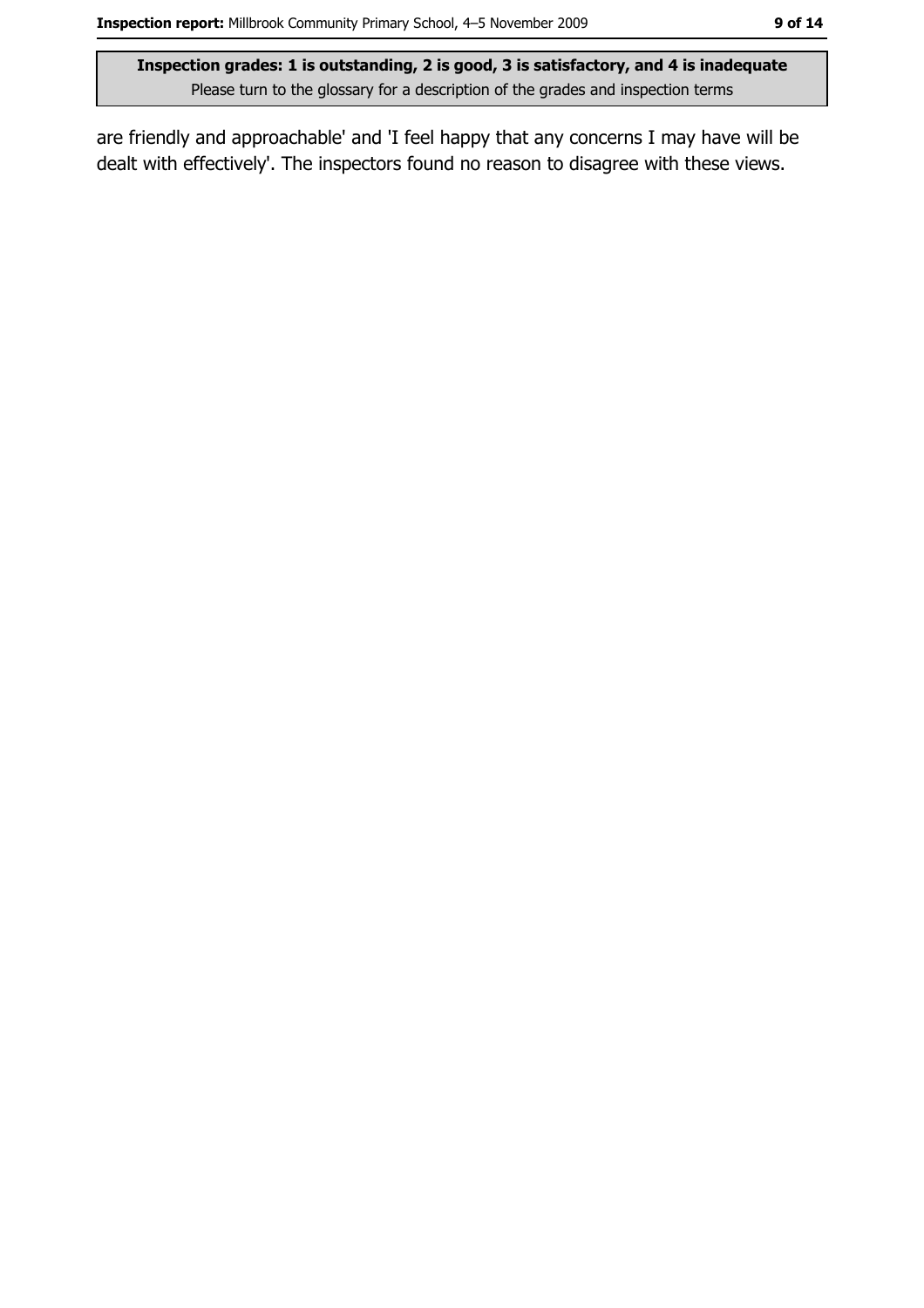#### Responses from parents and carers to Ofsted's questionnaire

Ofsted invited all the registered parents and carers of pupils registered at Millbrook Community Primary School to complete a questionnaire about their views of the school.

In the questionnaire, parents and carers were asked to record how strongly they agreed with 13 statements about the school.

The inspection team received 123 completed questionnaires by the end of the on-site inspection. In total, there are 295 pupils registered at the school.

| <b>Statements</b>                                                                                                                                                                                                                                       |              | <b>Strongly</b><br><b>Agree</b> |              | <b>Agree</b>  |                | <b>Disagree</b> |                | <b>Strongly</b><br>disagree |
|---------------------------------------------------------------------------------------------------------------------------------------------------------------------------------------------------------------------------------------------------------|--------------|---------------------------------|--------------|---------------|----------------|-----------------|----------------|-----------------------------|
|                                                                                                                                                                                                                                                         | <b>Total</b> | $\frac{1}{2}$                   | <b>Total</b> | $\frac{0}{0}$ | <b>Total</b>   | $\frac{1}{2}$   | <b>Total</b>   | $\frac{1}{2}$               |
| My child enjoys school                                                                                                                                                                                                                                  | 74           | 60                              | 47           | 38            | 1              | 1               | 0              | 0                           |
| The school keeps my child<br>safe                                                                                                                                                                                                                       | 72           | 59                              | 49           | 40            | 1              | 1               | 0              | 0                           |
| The school informs me<br>about my child's progress                                                                                                                                                                                                      | 69           | 56                              | 47           | 38            | $\overline{2}$ | $\overline{2}$  | $\overline{2}$ | $\overline{2}$              |
| My child is making enough<br>progress at this school                                                                                                                                                                                                    | 65           | 53                              | 53           | 43            | 3              | $\overline{2}$  | 0              | 0                           |
| The teaching is good at this<br>school                                                                                                                                                                                                                  | 65           | 53                              | 55           | 45            | $\mathbf{1}$   | $\mathbf{1}$    | 0              | 0                           |
| The school helps me to<br>support my child's learning                                                                                                                                                                                                   | 61           | 50                              | 55           | 45            | 5              | 4               | 0              | 0                           |
| The school helps my child to<br>have a healthy lifestyle                                                                                                                                                                                                | 65           | 53                              | 56           | 46            | $\mathbf 0$    | 0               | 1              | $\mathbf{1}$                |
| The school makes sure that<br>my child is well prepared for<br>the future (for example<br>changing year group,<br>changing school, and for<br>children who are finishing<br>school, entering further or<br>higher education, or<br>entering employment) | 53           | 43                              | 58           | 47            | $\mathbf{1}$   | $\mathbf{1}$    | $\mathbf 0$    | $\mathbf 0$                 |
| The school meets my child's<br>particular needs                                                                                                                                                                                                         | 60           | 49                              | 58           | 47            | 3              | $\overline{2}$  | 0              | 0                           |
| The school deals effectively<br>with unacceptable behaviour                                                                                                                                                                                             | 59           | 48                              | 54           | 44            | 5              | 4               | 0              | 0                           |
| The school takes account of<br>my suggestions and<br>concerns                                                                                                                                                                                           | 51           | 41                              | 63           | 51            | 3              | $\overline{2}$  | 0              | $\bf{0}$                    |
| The school is led and<br>managed effectively                                                                                                                                                                                                            | 56           | 46                              | 62           | 50            | $\mathbf 0$    | 0               | $\mathbf{1}$   | $\mathbf{1}$                |
| Overall, I am happy with my<br>child's experience at this<br>school                                                                                                                                                                                     | 67           | 54                              | 51           | 41            | $\overline{2}$ | $\overline{2}$  | 0              | 0                           |

The table above summarises the responses that parents and carers made to each statement. The percentages indicate the proportion of parents and carers giving that response out of the total number of completed questionnaires. Where one or more parents and carers chose not to answer a particular question, the percentages will not add up to 100%.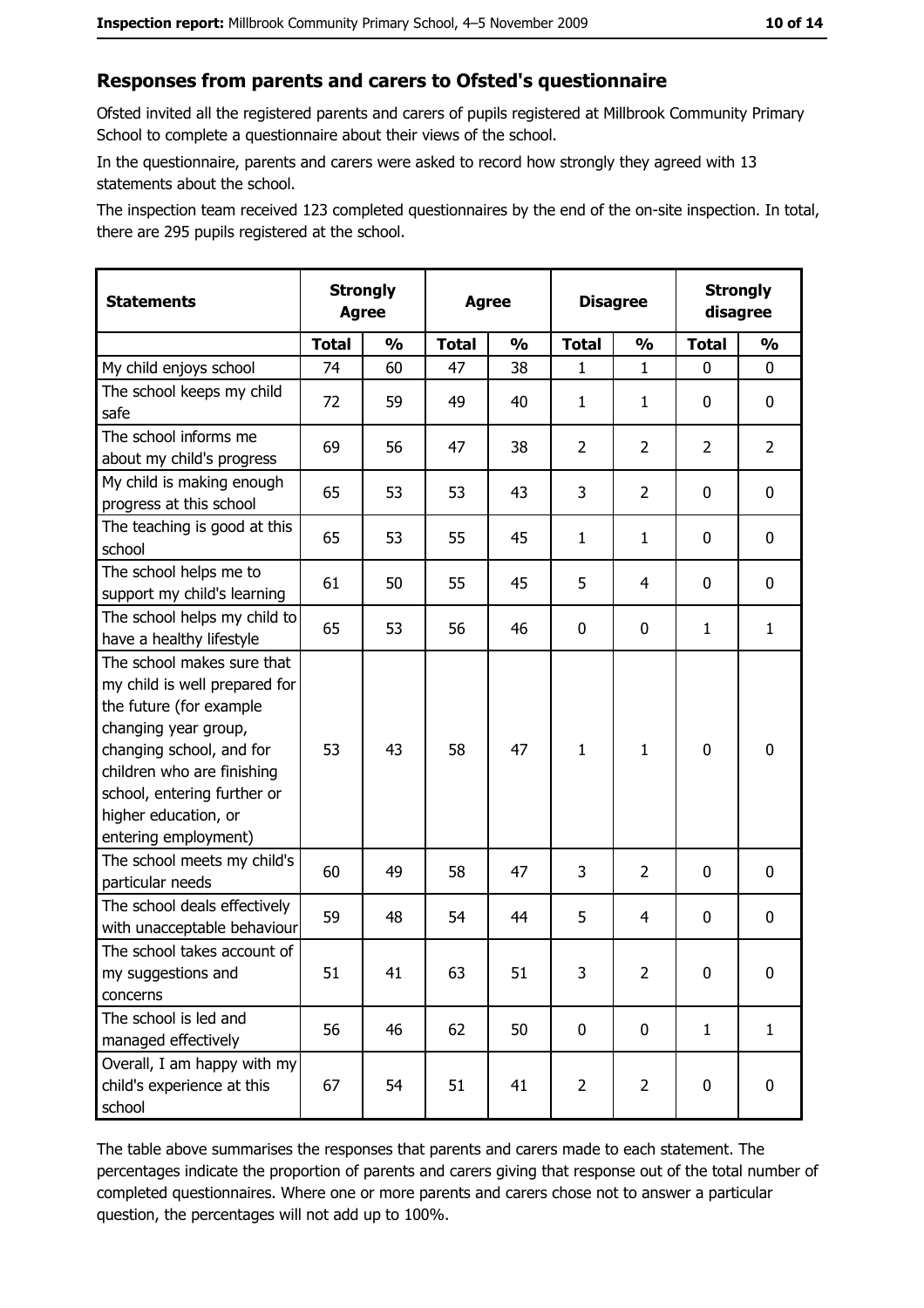## Glossary

| <b>Grade</b> | <b>Judgement</b> | <b>Description</b>                                                                                                                                                                                                               |
|--------------|------------------|----------------------------------------------------------------------------------------------------------------------------------------------------------------------------------------------------------------------------------|
| Grade 1      | Outstanding      | These features are highly effective. An oustanding<br>school provides exceptionally well for its pupils' needs.                                                                                                                  |
| Grade 2      | Good             | These are very positive features of a school. A school<br>that is good is serving its pupils well.                                                                                                                               |
| Grade 3      | Satisfactory     | These features are of reasonable quality. A satisfactory<br>school is providing adequately for its pupils.                                                                                                                       |
| Grade 4      | Inadequate       | These features are not of an acceptable standard. An<br>inadequate school needs to make significant<br>improvement in order to meet the needs of its pupils.<br>Ofsted inspectors will make further visits until it<br>improves. |

## What inspection judgements mean

#### Overall effectiveness of schools inspected between September 2007 and July 2008

|                       | Overall effectiveness judgement (percentage of<br>schools) |      |                     |                   |
|-----------------------|------------------------------------------------------------|------|---------------------|-------------------|
| <b>Type of school</b> | Outstanding                                                | Good | <b>Satisfactory</b> | <b>Inadequate</b> |
| Nursery schools       | 39                                                         | 58   | 3                   | 0                 |
| Primary schools       | 13                                                         | 50   | 33                  | 4                 |
| Secondary schools     | 17                                                         | 40   | 34                  | 9                 |
| Sixth forms           | 18                                                         | 43   | 37                  | $\overline{2}$    |
| Special schools       | 26                                                         | 54   | 18                  | $\overline{2}$    |
| Pupil referral units  | 7                                                          | 55   | 30                  | 7                 |
| All schools           | 15                                                         | 49   | 32                  | 5                 |

New school inspection arrangements were introduced on 1 September 2009. This means that inspectors now make some additional judgements that were not made previously.

The data in the table above were reported in The Annual Report of Her Majesty's Chief Inspector of Education, Children's Services and Skills 2007/08.

Percentages are rounded and do not always add exactly to 100. Secondary school figures include those that have sixth forms, and sixth form figures include only the data specifically for sixth form inspection judgements.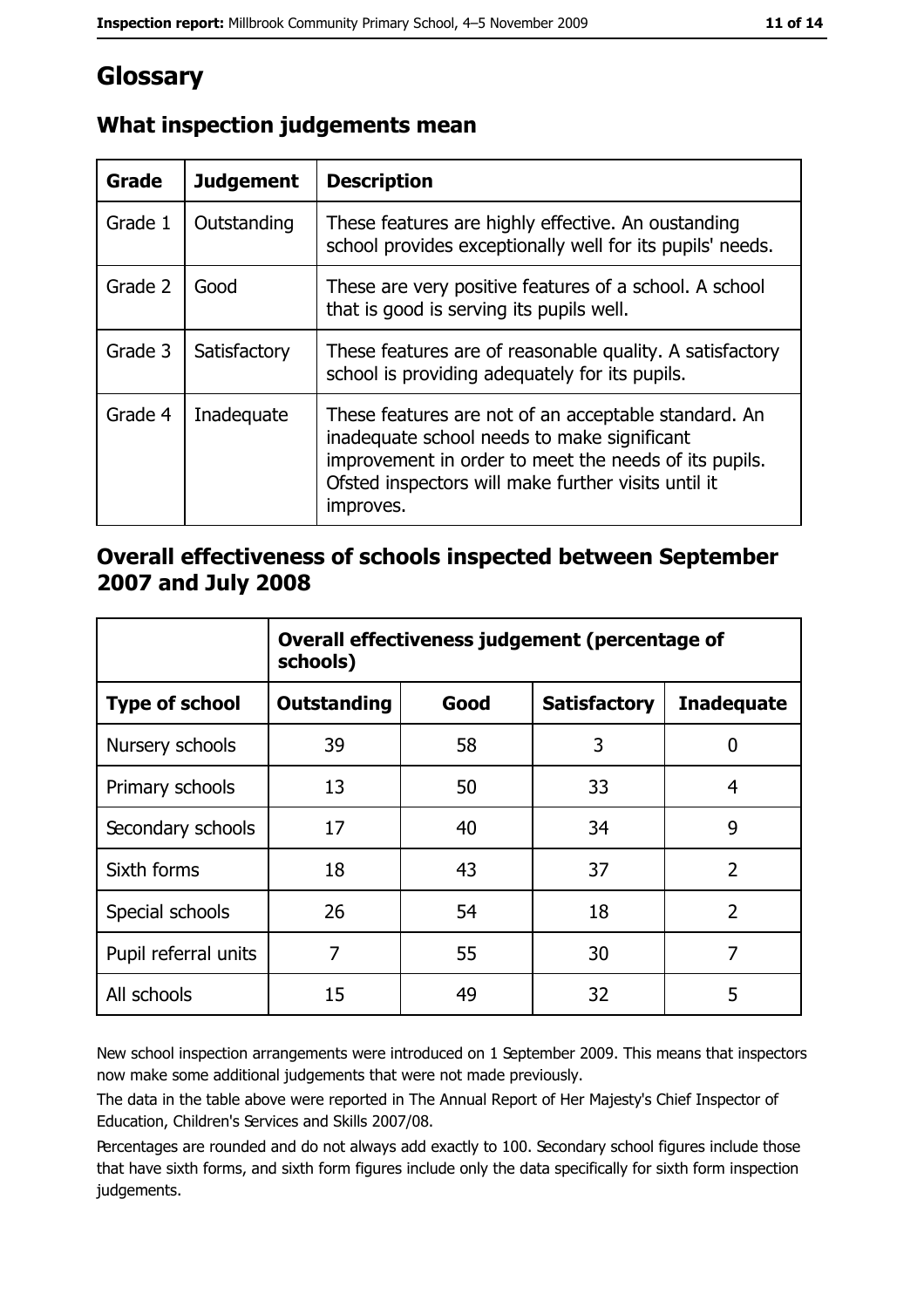# **Common terminology used by inspectors**

| Achievement:                  | the progress and success of a pupil in<br>their learning, development or training.                                                                                                                                                                                                                           |  |  |
|-------------------------------|--------------------------------------------------------------------------------------------------------------------------------------------------------------------------------------------------------------------------------------------------------------------------------------------------------------|--|--|
| Attainment:                   | the standard of the pupils' work shown by<br>test and examination results and in<br>lessons.                                                                                                                                                                                                                 |  |  |
| Capacity to improve:          | the proven ability of the school to<br>continue improving. Inspectors base this<br>judgement on what the school has<br>accomplished so far and on the quality of<br>its systems to maintain improvement.                                                                                                     |  |  |
| Leadership and management:    | the contribution of all the staff with<br>responsibilities, not just the headteacher,<br>to identifying priorities, directing and<br>motivating staff and running the school.                                                                                                                                |  |  |
| Learning:                     | how well pupils acquire knowledge,<br>develop their understanding, learn and<br>practise skills and are developing their<br>competence as learners.                                                                                                                                                          |  |  |
| <b>Overall effectiveness:</b> | inspectors form a judgement on a school's<br>overall effectiveness based on the findings<br>from their inspection of the school. The<br>following judgements, in particular,<br>influence what the overall effectiveness<br>judgement will be.                                                               |  |  |
|                               | The school's capacity for sustained<br>improvement.<br>Outcomes for individuals and groups<br>of pupils.<br>The quality of teaching.<br>The extent to which the curriculum<br>meets pupil's needs, including where<br>relevant, through partnerships.<br>The effectiveness of care, guidance<br>and support. |  |  |
| Progress:                     | the rate at which pupils are learning in<br>lessons and over longer periods of time. It<br>is often measured by comparing the<br>pupils' attainment at the end of a key<br>stage with their attainment when they<br>started.                                                                                 |  |  |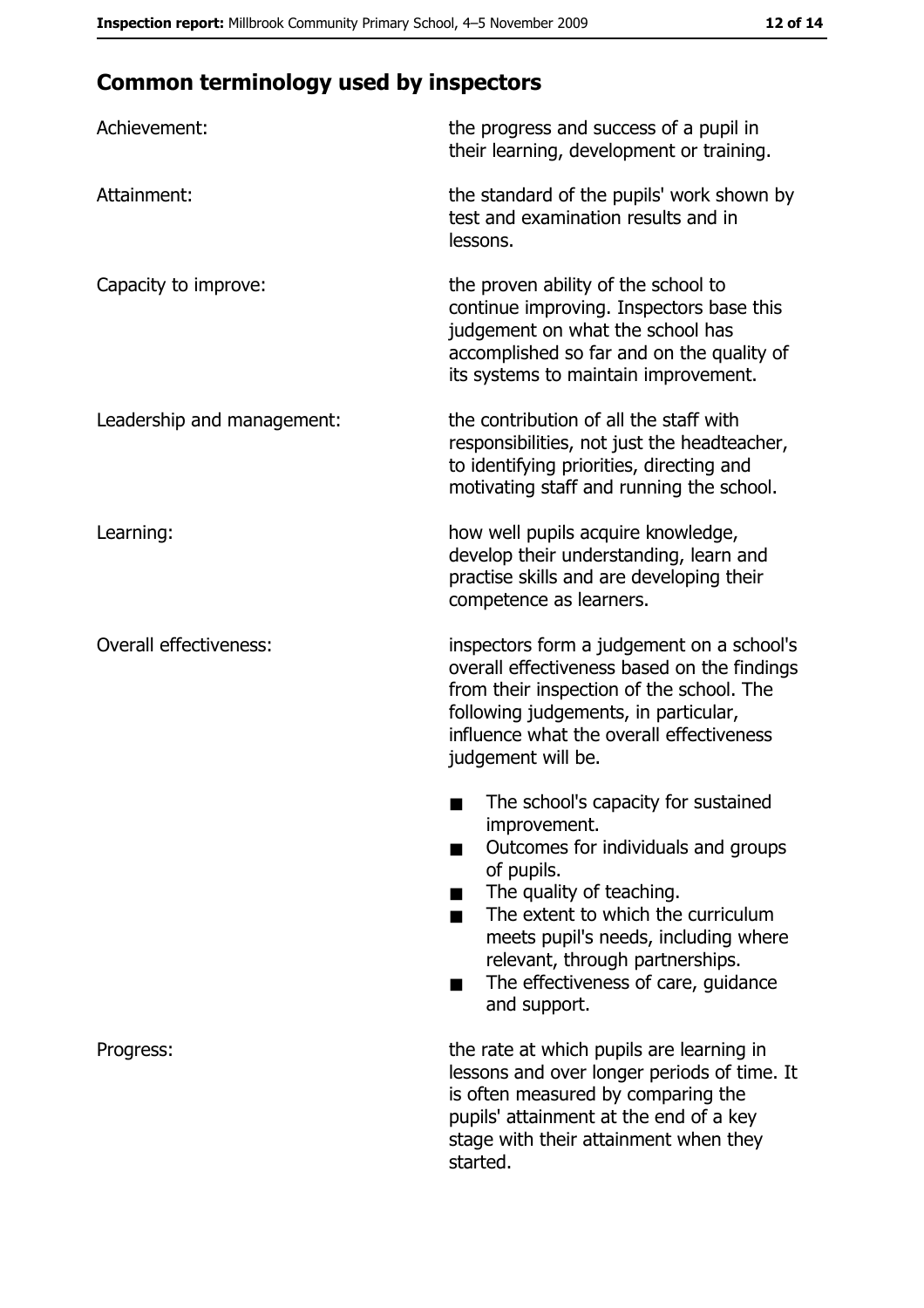This letter is provided for the school, parents and carers to share with their children. It describes Ofsted's main findings from the inspection of their school.



#### 6 November 2009

#### **Dear Pupils**

#### Inspection of Millbrook Community Primary School, Liverpool, L32 0TG

I would like to thank you for your help to the team when we inspected your school. We enioved our visit very much and thoroughly enioved meeting you. I especially enioved listening to children in the Nursery singing in the 'Millbrook's Got Talent' show. Now I would like to share with you what the inspection found out about your school. Yours is a good school. Some of the best things about it are:

- all adults take good care of you and you told us that you feel safe in school
- you have lots of fun and enjoy learning whilst you play in the Nursery, Reception  $\blacksquare$ and Year 1 classes
- you are making good progress and reach above average standards in English,  $\blacksquare$ mathematics and science by the time you leave
- you are developing into responsible and mature young people  $\blacksquare$
- the school provides many exciting things for you to learn and several of these  $\blacksquare$ prepare you well for your future.

To make the school even better, I have asked teachers to:

- give you more opportunities to practise your writing skills in all the subjects you  $\blacksquare$ study
- broaden your experience of different people and religions by extending links beyond  $\blacksquare$ vour local area.

Thank you for helping us so much with the inspection of your school. I hope that you will carry on working hard and help the teachers so that Millbrook can become an even better school.

Yours sincerely

Clare Henderson

Lead inspector